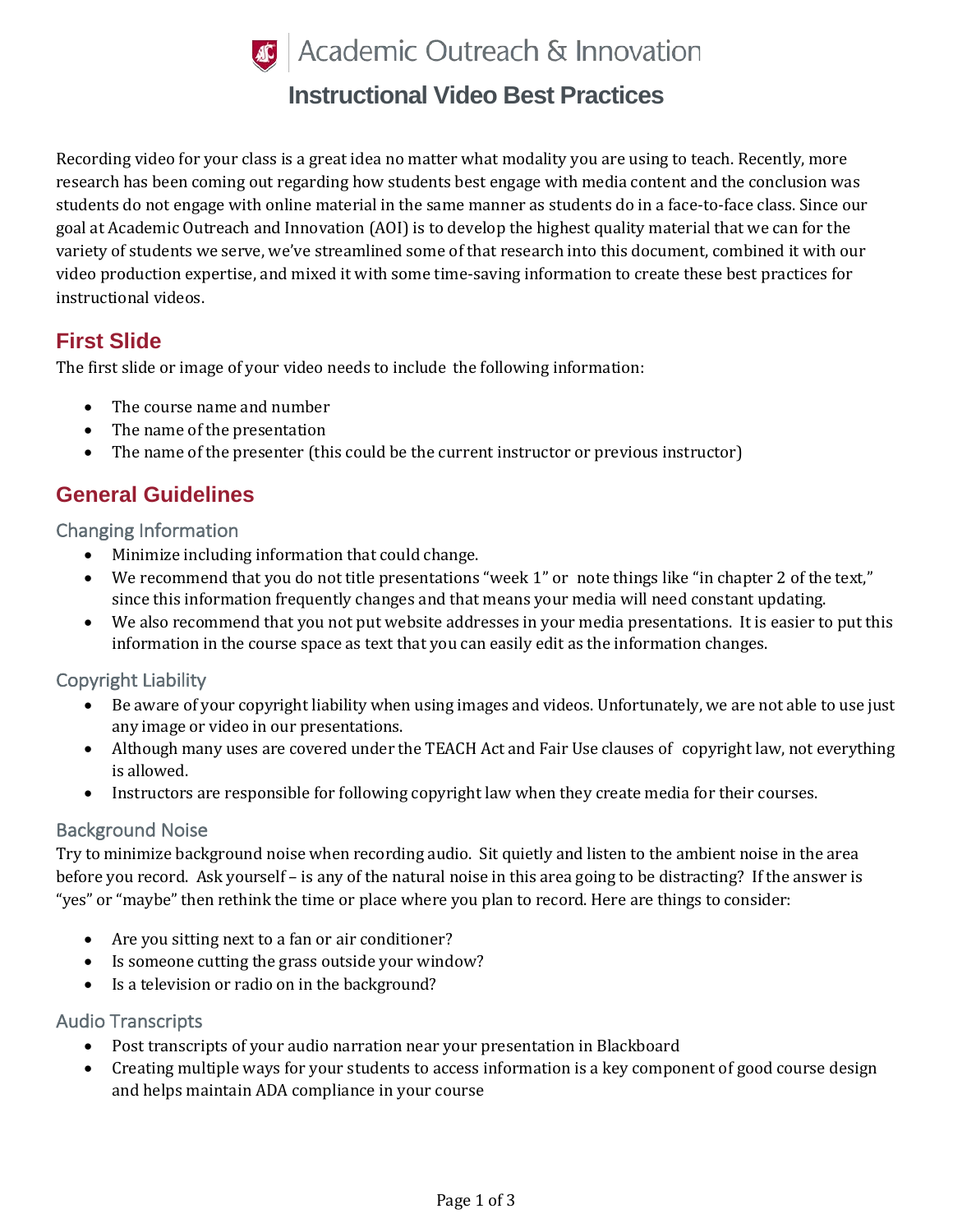

# *S* Academic Outreach & Innovation

#### Title Cards

- Make sure any title cards have text that is optimized for easy reading.
- It is harder to read type when it is on backgrounds that are busy or when the type is a similar color to the background.
- To ensure that your students can easily read your text make sure to use type colors that contrast the background.
- High contrast means black text on a white background. Avoid low contrast situations like when you have light gray text on a white background.

#### Break it down

Break down larger concepts into multiple short presentations instead of creating one longer piece. Studies have shown that students tend to stop watching videos around the 6 minute mark in online classes. In classes with videos that were just 3 minutes in length about 75% of the students watched the videos all the way to the end.

# **Intermediate Guidelines**

If you are feeling confident in your media production skills consider incorporating some of these intermediatelevel guidelines into your video production.

## Live Writing/Drawing

- Drawing or writing out key information "live" is more effective at engaging students than PowerPoint presentations.
- Khan Academy-style "live" tablet demos/drawings are more effective at engaging students in an online class than animated PowerPoints.
- There are lots of options to accomplish this "live" look as well, just contact us if you want to brainstorm ideas, borrow production equipment, or need support.

## Record Yourself

- Record yourself talking straight to the camera in a tighter shot.
- Students tend to stop watching videos earlier when the instructor is lecturing at a board or farther away from the camera because they feel far away from you and the information.
- We recommend that you record yourself instructing straight to the camera like Math 100 instructor Candace Chappelle.

#### Lighting

- Look around at the light before you start filming. Make sure that you are well lit so students can clearly see your face.
- One tip is to face an exterior window so the natural light of the outdoors falls on your face. Then place your recording device between you and the window (just be sure not to block all the light coming in).

## Audio Levels

- To understand the concepts you are covering, students have got to be able to hear you.
- We have an excellent team here at AOI but there is only so much we can do with bad audio and video. When recording check your audio levels – they should bounce gently between the green area of your audio monitor and the yellow.
- Just like a stoplight red means "stop!" you are too loud (far right example).